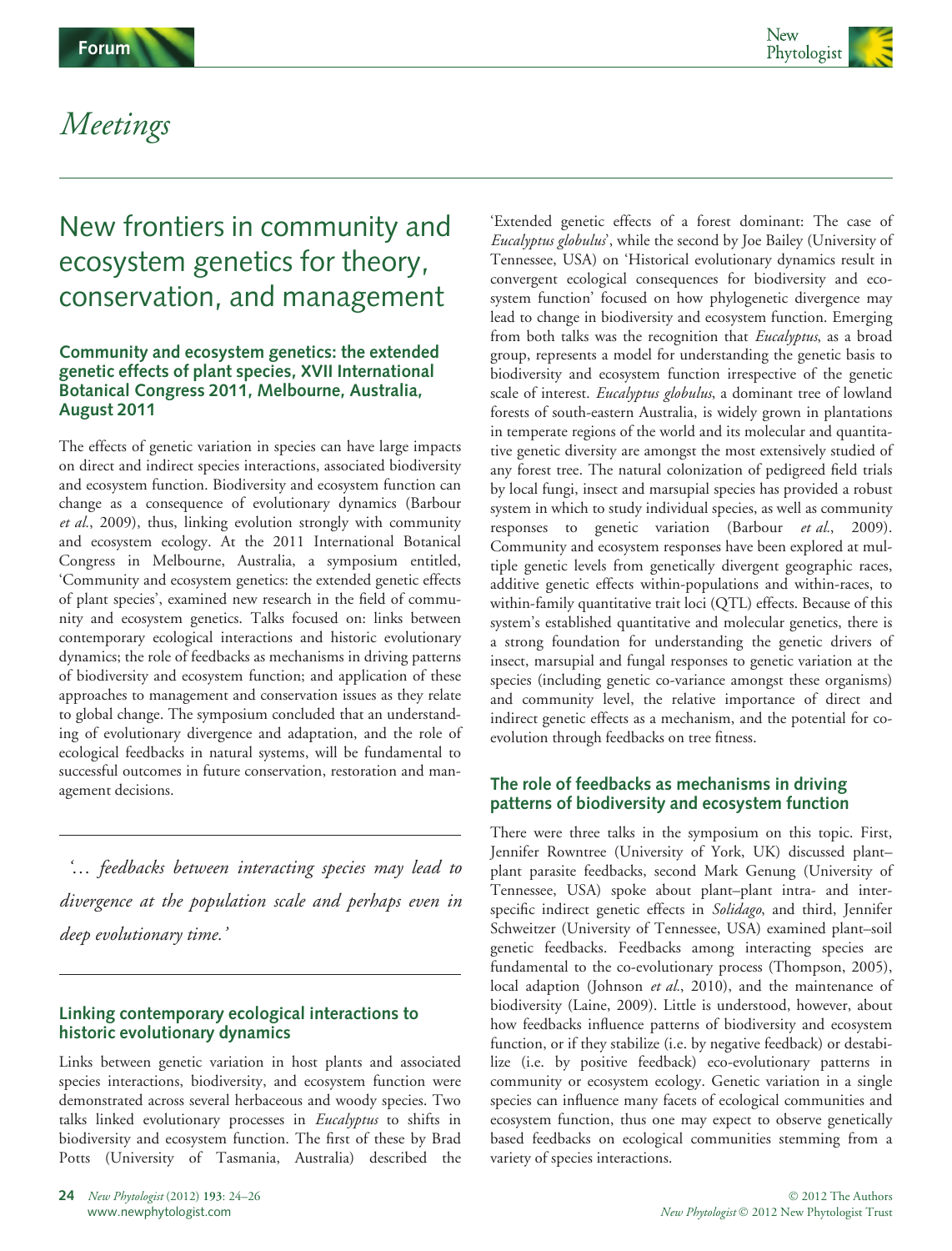As a consequence of genotype by genotype interactions (i.e. where the fitness and phenotype of an interacting individual or species is affected by the genotype of an associated individual or species), feedbacks between interacting species may lead to divergence at the population scale and perhaps even in deep evolutionary time. For example, the net effects of diverse components of the soil community that either interact with the living plant (including root herbivores, pathogens, mutualists) or plant detritus (heterotrophic decomposers) can result in both positive and negative feedback to plant performance or persistence that can vary through time (Kulmatiski et al., 2008; Diez et al., 2010, Felker-Quinn et al., 2011; Van der Putten et al., 2001). Negative plant–soil feedbacks from accumulation of pathogens or herbivores may largely affect the direction of natural selection and prevent species from persisting at fixed locations or at high abundances and also promote species co-occurrence (Diez et al., 2010). Positive plant–soil feedbacks may affect the direction of natural selection and are mechanisms for persistence and even increased genetic variation (sensu Pregitzer et al., 2010).

The importance of 'plant–neighbor' interactions in feedbacks has yet to be fully realized, although recent data suggests they may be critical. For example, biodiversity studies that have manipulated genotypic diversity almost always invoke genotype interactions as mechanisms for any observed non-additive (i.e. unpredictable) effects (Bailey et al., 2009). Studies which manipulate  $G \times G$  interactions may illuminate mechanisms that are important in mixtures containing greater numbers of genotypes. Additionally, if these  $G \times G$  interactions have fitness consequences, such studies can inform how 'plant–neighbor' (including parasitic plants, herbivores as well as species at higher trophic levels) interactions affect both the ecology and evolution of the interacting species at small spatial scales (Genung et al., 2011; Rowntree et al., 2011). Recent research, including the talks in this symposium, suggest the novel idea that natural selection in the context of feedbacks is at least partially responsible for the non-additive effects observed in biodiversity studies.

## Application of community genetic approaches to management and conservation

Finally, a talk by Tom Whitham (Northern Arizona University, USA) on 'Conservation issues associated with the community genetics of foundation forest trees as drivers of community diversity, structure, stability and evolution' raised new issues for our understanding management and conservation in an uncertain climatic future. As genetic variation in species (especially foundation species that are community and ecosystem drivers) can define community structure, ecosystem processes, species interactions, evolution and biodiversity, it is important to consider their management and conservation implications (Whitham et al., 2010). For example, because different plant genotypes can support different communities and ecosystem processes (reviewed by Bailey et al., 2009), genetic diversity in a common foundation species such as a forest tree is likely to be associated with the biodiversity of the dependent community (see review by Hughes et al., 2008). Similarly, with the demonstration that there is a

genetic component to community stability (i.e. the consistent response of arthropod communities across years; Keith et al., 2010), we now realize that so called 'emergent properties' of communities such as stability can be due, in part, to underlying plant genetic variation.

A community genetics approach to management and conservation is likely to be productive in three major and interactive areas (climate change, exotic invasions, and habitat restoration). For example, climate change is likely to make locally adapted species locally maladapted (e.g. O'Neill et al., 2008); climate change is thought to interact with exotic invasive species to either promote or hinder their expansion (Bradley et al., 2009); and restoration of endangered habitat types has a strong genetic component with some genotypes of a foundation species far exceeding the performance of other genotypes. Recent studies have even identified specific genes and mutations associated with invasive species that allow them to dramatically alter community structure and/or make them difficult to remove or control (Wymore et al., 2011). Because there are genetic components to understanding the response of plants to climate change, exotic invasions, and habitat restoration, and they can strongly interact, we believe that community genetics has a strong role to play in the successful merger of these fields, which constitute some of the most pressing biological issues of our time.

We predict that two major tools will become increasingly important in merging climate change, exotic invasions, and habitat restoration. First, common gardens that use multiple foundation species and replicated genotypes of species along elevation and latitude gradients are crucial. By incorporating exotic species into these experiments, we can identify the genotypes of native species best able to survive climate change and interactions with exotic species, as well as those genotypes or genotype combinations that support the greatest biodiversity. This approach elevates the time honored provenance trial approach to a new level of complexity to develop management strategies and calibrate climate change models for the more realistic conditions of gene by biotic environment by abiotic environment interactions  $(G \times E \times E)$ . Second, the application of network theory (e.g. Bascompte, 2009) to quantify the interactions among species in a community is crucial to understanding the functioning of an ecosystem. Because climate change, exotic invasions and other anthropogenic factors change species interactions and evolutionary trajectories, the conservation of species interactions may be critically important. Thus, just as population genetics has played a major role in agriculture and the green revolution, we argue that community genetics can play a vital role in the management and conservation of whole ecosystems.

## Joseph K. Bailey<sup>1,2</sup>\*, Mark A. Genung<sup>2</sup>, Julianne O'Reilly- $\text{Wapstra}^{1,3}, \text{Brad Potts}^{1,3}, \text{Jennifer Rowntree}^4, \text{Jennifer A}.$ Schweitzer<sup>1,2</sup> and Thomas G. Whitham<sup>5,6</sup>

<sup>1</sup>School of Plant Science, University of Tasmania, Private Bag 55, Hobart 7001, Tas., Australia; <sup>2</sup>Department of Ecology and Evolutionary Biology, 569 Dabney Hall, University of Tennessee, Knoxville, TN 37996, USA; <sup>3</sup>CRC for Forestry,